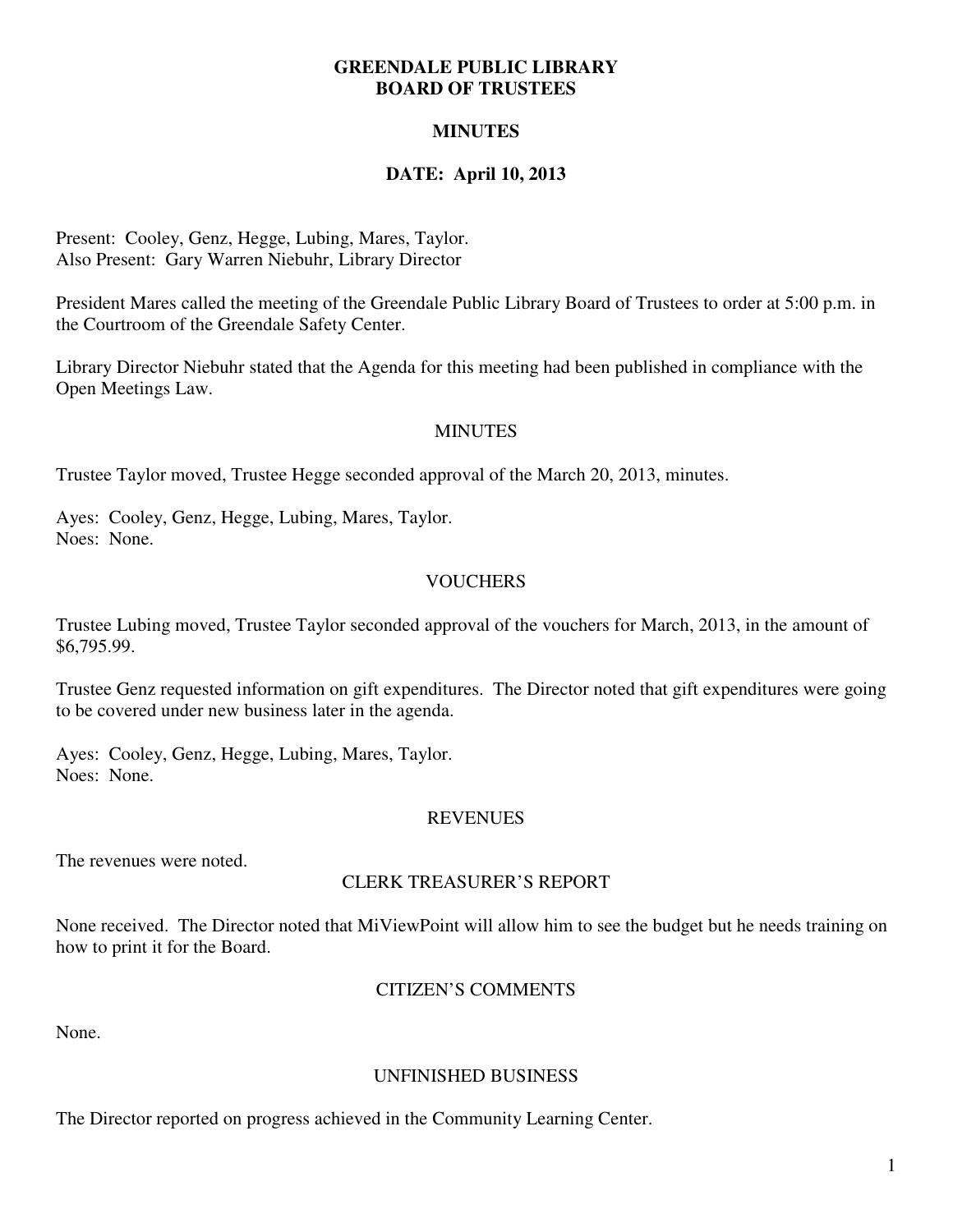President Mares reported that she will be contacting Trustee Tharp to remind him to appoint two representatives to the CLC Advisory Board. President Mares requested Trustee Genz to remind President Hermes.

Trustee Lubing moved, Trustee Cooley seconded, a motion to adopt the revised Continuing Education policy as presented.

Ayes: Cooley, Genz, Hegge, Lubing, Mares, Taylor. Noes: None.

### NEW BUSINESS

The Director presented a report on the use of unrestricted and funds including the balances in all the accounts.

Trustee Lubing moved, Trustee Hegge seconded, a motion that the Library Board accept the \$90,000 seven year loan for Capital Improvements from the Village Board and deposit it in the Library Equipment Reserve; use this fund to pay the \$50,000 CLC building fee to the Village; budget seven years of payments to the Village at \$12,857 per year for a total of \$90,000; and purchase the following furniture and equipment for the Library:

 \$60,000 RFID \$3,000 for three new computers \$5,500 for workroom counter \$3,000 for ten new chairs for the front counter and new workroom counter \$5,000 for new tables for the community meeting room

In an advisory discussion, the Library Board requested a report from the Director regarding new adult and youth furniture for the Library to be paid for with funds in the Maxie B. and Andrew Boszhardt Funds.

#### **CORRESPONDENCE**

None.

# PRESIDENT'S REPORT

None.

# DIRECTOR'S REPORT

As presented. The Director advised the Board that President Mares had appointed a Personal Committee that includes herself and Trustee Lubing. The first order of business will be a meeting with the Village Manager to discuss personnel issues and concerns.

#### GREENDALE PUBLIC LIBRARY FOUNDATION, INC., MONTHLY REPORT

The Director noted that he will be reviewed the gift account funds with the Foundation at its next meeting and will plan on doing a focus group with them.

#### CALENDAR

The Library Board meeting on May 8<sup>th</sup> will begin with a one hour focus group with the business portion of the meeting to begin at 6:00 p.m.